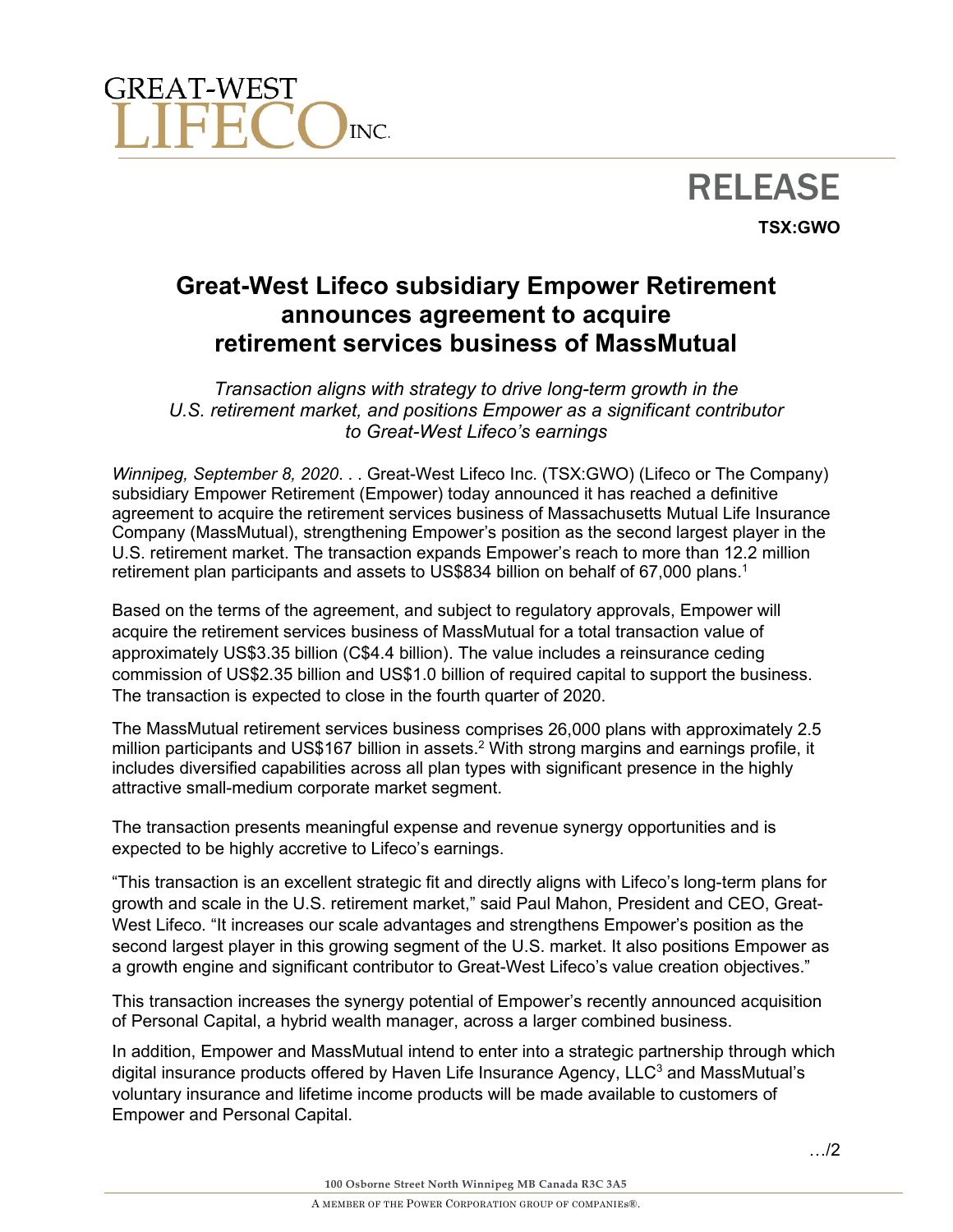### **Transaction highlights**

Empower will acquire the retirement services business of MassMutual for a total transaction value of approximately US\$3.35 billion (C\$4.4 billion). The value includes a reinsurance ceding commission of US\$2.35 billion and US\$1.0 billion of required capital to support the business. The Company intends to fund the transaction with existing cash, short-term debt and approximately US\$1.5 billion of new long- term debt.

This transaction is expected to be immediately accretive to Great-West Lifeco earnings based on consensus estimates<sup>4</sup> and before integration costs. Accretion to earnings per share is expected to be 5% in 2021 and 8% in 2022. On a fully synergized basis following integration in 2022, accretion is expected to be 10%. On this basis the U.S. segment is expected to be 20%+ of Great-West Lifeco's earnings<sup>5</sup>, significantly enhancing the U.S. segment's earnings contribution to Lifeco.

Empower will realize significant cost synergies through the migration of the MassMutual's retirement services business onto Empower's proven recordkeeping platform. Run rate cost synergies are expected to be US\$160 million at the end of integration in 2022. Revenue synergies in 2022 are expected to be US\$30 million and continue to grow beyond 2022.

Empower expects to incur one-time integration expenses of US\$125 million and deal expenses of US\$55 million. The integration is expected to be completed within 18 months following closing.

"With today's announcement, Empower is taking the next step toward addressing the complex and evolving needs of millions of workers and retirees through the combination of expertise, talent and business scale being created," said Edmund F. Murphy, President and Chief Executive Officer of Empower Retirement. "Together, Empower and MassMutual connect a broad spectrum of strength and experience with a shared focus on the customer. We are excited about the opportunity to reach new customers and serve even more Americans on their journey toward creating a secure retirement."

Through this transaction, business written by MassMutual will be reinsured by Great-West Life & Annuity Insurance Company. Concurrently, MassMutual will retrocede business it reinsures from a cedent, which MassMutual assumed in a previous transaction. Any New York business will be reinsured by Great-West Life & Annuity Insurance Company of New York. The transaction has been approved by the boards of directors of Great-West Lifeco, Empower Retirement and MassMutual.

#### **Conference Call Details**

Lifeco will hold a conference call and audio webcast on the transaction on Tuesday, September 8 at 9:00 a.m. ET. The call and webcast can be accessed through [greatwestlifeco.com/news](https://www.greatwestlifeco.com/news-events/events.html)[events/events](https://www.greatwestlifeco.com/news-events/events.html) or by phone at:

- Participants in the Toronto area: **1-800-319-4610**
- Participants from North America: **1-416-915-3239**

A replay of the call will be available from September 9 to October 9, 2020 and can be accessed by calling **1-855-669-9658** or **1-604-674-8052** (passcode: 5220). The archived webcast will be available on [greatwestlifeco.com.](http://www.greatwestlifeco.com/)

#### **Advisors**

Eversheds Sutherland served as legal counsel, and Goldman Sachs & Co. LLC and Rockefeller Capital Management served as financial advisors to Empower.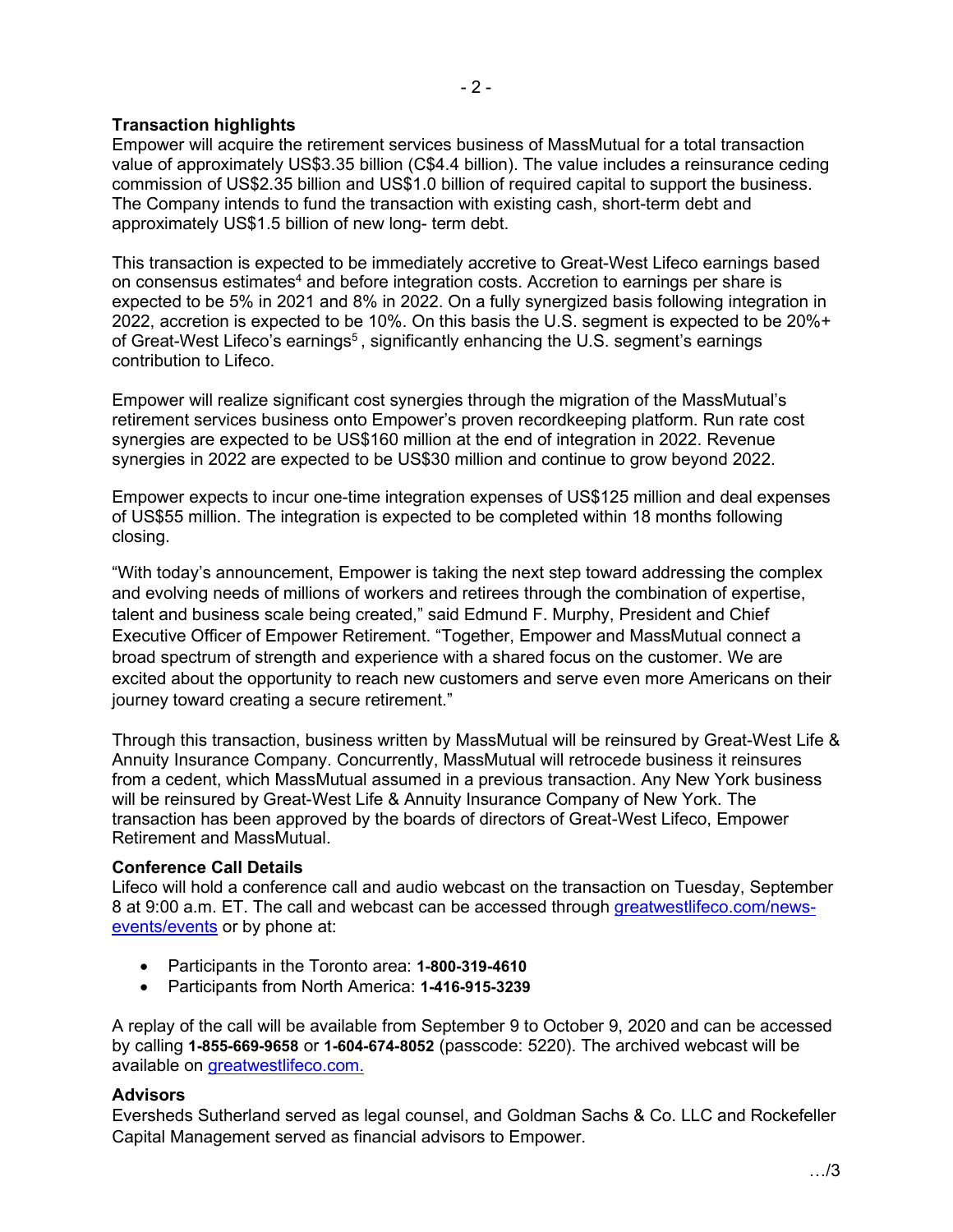#### **About Empower Retirement**

Headquartered in metro Denver, Empower Retirement administers \$667 billion in assets for more than 9.7 million retirement plan participants as of June 30, 2020. It is the nation's secondlargest retirement plan recordkeeper by total participants.<sup>6</sup> Empower serves all segments of the employer-sponsored retirement plan market: government 457 plans; small, midsize and large corporate 401 (k) clients; non-profit 403 (b) entities; private-label recordkeeping clients; and IRA customers. Personal Capital, a subsidiary of Empower Retirement, is an industry-leading hybrid wealth manager that currently manages more than \$13 billion in assets, virtually delivered from offices across the U.S. For more information please visit [empower-retirement.com](http://empower-retirement.com/) and connect with us on [Facebook,](https://www.facebook.com/empowerretirement) [Twitter,](https://www.twitter.com/empowertoday) [LinkedIn](https://www.linkedin.com/company/empower-retirement) and [Instagram.](https://www.instagram.com/empowerretirement/)

#### **About MassMutual**

MassMutual is a leading mutual life insurance company that is run for the benefit of its members and participating policyowners. MassMutual offers a wide range of financial products and services, including life insurance, disability income insurance, long term care insurance, annuities, retirement plans and other employee benefits. For more information, visit www.massmutual.com/about-us.

#### **About Great-West Lifeco Inc.**

Great-West Lifeco is an international financial services holding company with interests in life insurance, health insurance, retirement and investment services, asset management and reinsurance businesses. We operate in Canada, the United States and Europe under the brands Canada Life, Empower Retirement, Putnam Investments, and Irish Life.

At the end of 2019, our companies had approximately 24,000 employees, 197,000 advisor relationships, and thousands of distribution partners – all serving our more than 31 million customer relationships across these regions. Great-West Lifeco and its companies have approximately \$1.7 trillion in consolidated assets under administration as of June 30, 2020 and are members of the Power Corporation group of companies. Great-West Lifeco trades on the Toronto (TSX) Stock Exchange under the ticker symbol GWO. To learn more, visit [greatwestlifeco.com.](http://www.greatwestlifeco.com/)

#### **Cautionary note regarding Forward-Looking Information**

This release may contain forward-looking information. Forward-looking information includes statements that are predictive in nature, depend upon or refer to future events or conditions, or include words such as "will", "may", "expects", "anticipates", "intends", "plans", "believes", "estimates", "objective", "target", "potential" and other similar expressions or negative versions thereof. These statements include, without limitation, statements about: the U.S. retirement industry; the timing (for completion and integration), cost (including estimated price to earnings ("P/E") multiples represented thereby) and expected benefits and performance (including targeted revenue synergies, internal rate of return ("IRR"), expected earnings per share ("EPS") accretion, expected impact on consensus earnings and "run rate" gross revenue, as well as the timing thereof in each case) of the acquisition of the retirement services business of MassMutual and sources, amounts and timing of funding therefor; future expenses and revenues made on the slide entitled "Meaningful Synergy Opportunities"; and otherwise concerning the Company's, Empower's and the retirement services business of MassMutual operations, business, financial condition, expected financial performance, ongoing business strategies or prospects and possible future actions.

Forward-looking statements are based on expectations, forecasts, estimates, predictions, projections and conclusions about future events that were current at the time of the statements and are inherently subject to, among other things, risks, uncertainties and assumptions about the Company, economic factors and the financial services industry generally, including the insurance and retirement solutions industries. This information has been provided to the reader to give an indication of the Company's current expectations concerning the impact of the retirement services business of MassMutual acquisition and such statements may not be suitable for other purposes. They are not guarantees of future performance, and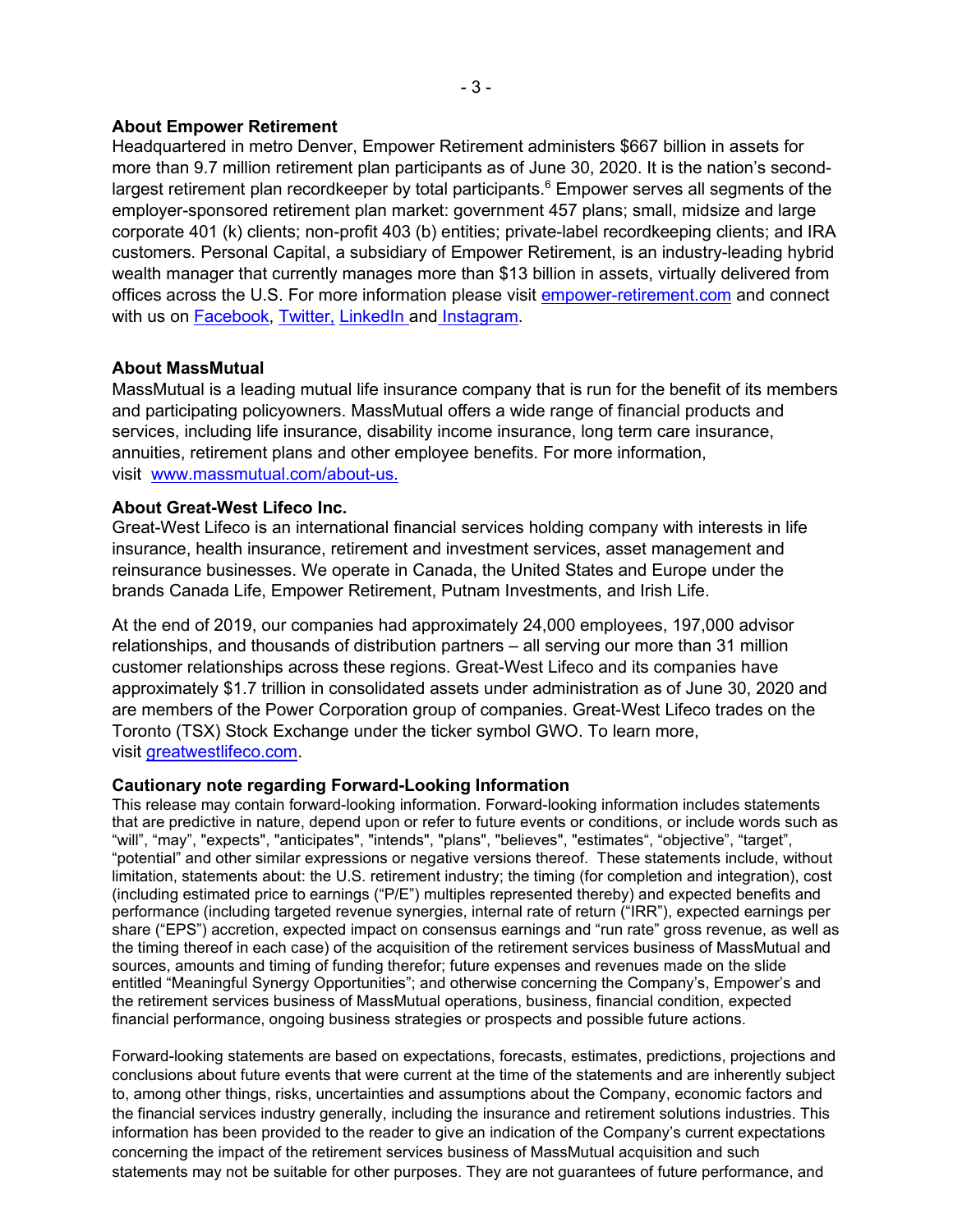the reader is cautioned that actual events and results could differ materially from those expressed or implied by forward-looking statements. Whether or not actual results differ from forward-looking information may depend on numerous factors, developments and assumptions, including, without limitation, achievement or waiver of conditions to closing of the acquisition of the retirement services business of MassMutual assumptions around sales, fee rates, asset breakdowns, lapses, plan contributions, redemptions and market returns as well as actual Company earnings being in line with analyst consensus estimates, the ability to integrate the retirement services business of MassMutual acquisition, leverage Empower's and the retirement services business of MassMutual and achieve anticipated synergies, and customer behaviour (including customer adoption levels), Lifeco's, Empower's and the retirement services business of MassMutual reputation, market prices for products provided, sales levels, premium income, fee income, expense levels, mortality experience, morbidity experience, policy and plan lapse rates, participant net contribution rates, reinsurance arrangements, liquidity requirements, capital requirements, credit ratings, taxes, inflation, interest and foreign exchange rates, investment values, hedging activities, global equity and capital markets (including continued access to equity and debt markets), industry sector and individual debt issuers' financial conditions (including developments and volatility arising from the COVID-19 pandemic, particularly in certain industries that may comprise part of the Company's investment portfolio), business competition and other general economic, political and market factors in North America and internationally, as well as further assumptions noted within this document. Many of these assumptions are based on factors and events that are not within the control of the Company and there is no assurance that they will prove to be correct. Important factors that could cause actual results to differ materially from those contained in forwardlooking statements include customer responses to new products, impairments of goodwill and other intangible assets, the Company's ability to execute strategic plans and changes to strategic plans, technological changes, breaches or failure of information systems and security (including cyber attacks), payments required under investment products, changes in local and international laws and regulations, changes in accounting policies and the effect of applying future accounting policy changes, unexpected judicial or regulatory proceedings, catastrophic events, continuity and availability of personnel and third party service providers, the Company's ability to complete strategic transactions and integrate acquisitions, unplanned material changes to the Company's facilities, customer and employee relations or credit arrangements, levels of administrative and operational efficiencies, changes in trade organizations, and the severity, magnitude and impact of the COVID-19 pandemic (including the effects of the COVID-19 pandemic, and the effects of the governments' and other businesses' responses to the COVID-19 pandemic, on the economy and the Company's financial results, financial condition and operations). The reader is cautioned that the foregoing list of assumptions and factors is not exhaustive, and there may be other factors listed in filings with securities regulators, including factors set out in the Company's annual management's discussion and analysis ("MD&A") for the year ended December 31, 2019 under "Risk Management and Control Practices", in the Company's Q2 2020 MD&A and in the Company's annual information form dated February 12, 2020 under "Risk Factors", which, along with other filings, are available for review at www.sedar.com. The reader is also cautioned to consider these and other factors, uncertainties and potential events carefully and not to place undue reliance on forward-looking information. Other than as specifically required by applicable law, the Company does not intend to update any forward-looking information whether as a result of new information, future events or otherwise.

#### **CAUTIONARY NOTE REGARDING NON-IFRS FINANCIAL MEASURES**

This release may contain some non-IFRS financial measures. Terms by which non-IFRS financial measures are identified include, but are not limited to, "assets under administration" and "assets under management". Non-IFRS financial measures are used to provide management and investors with additional measures of performance to help assess results, including where no comparable IFRS measure exists. However, non-IFRS financial measures do not have standard meanings prescribed by IFRS and are not directly comparable to similar measures used by other companies. Refer to the "Non-IFRS Financial Measures" section in the Company's Q2 2020 MD&A for the appropriate reconciliations of the Company's non-IFRS financial measures to measures prescribed by IFRS, where applicable, as well as additional details on each such measure.